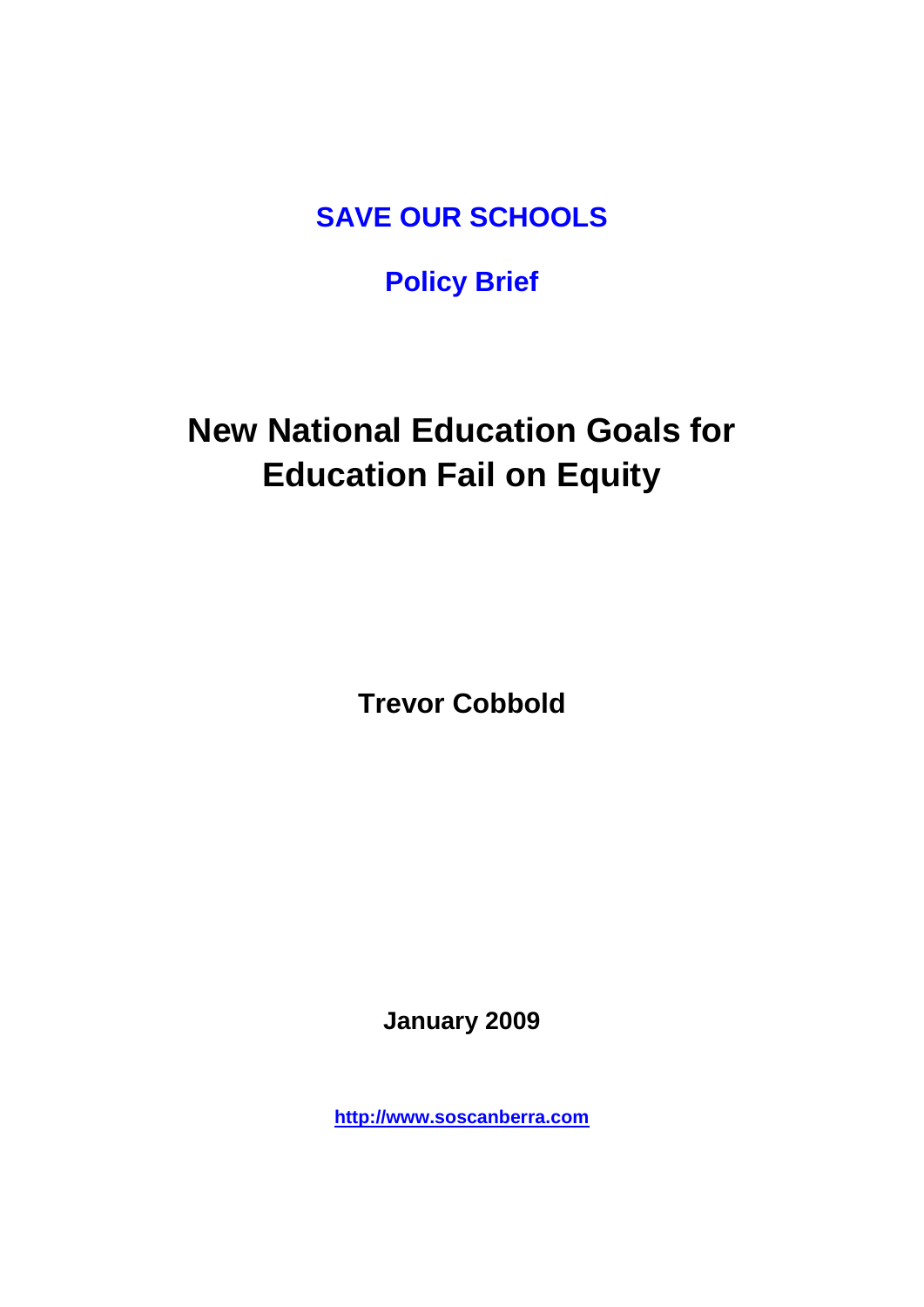## **Summary**

The new national Declaration on Educational Goals for Young Australians (the Melbourne Declaration) fails on equity. It fails on two grounds. It weakens the previous national commitment to improve social equity in education and it introduces a new policy commitment on reporting school results which will exacerbate inequities in student outcomes.

The Melbourne Declaration adopts a weakened commitment to improving equity in education. It does commit to the achievement of an adequate education for all students and to reducing achievement gaps between students from different social groups. However, its commitment to improving social equity in education is much weaker than the previous statement on national goals in education (the Adelaide Declaration) in three ways:

- It removes the key goal of achieving social justice in schooling which was in the Adelaide Declaration;
- It increases the emphasis on equity in access to education and reduces the emphasis on equity in student outcomes; and
- It weakens the commitment to eliminating achievement gaps between students from different social groups.

The new Declaration also contains a fatal policy contradiction which will undermine equity in education. It commits to both reporting individual school results and improving equity. These policies are incompatible.

Reporting the results of individual schools makes the publication of league tables of school results inevitable. This will entrench choice and competition between schools as the fundamental organizing feature of school systems in Australia. The international evidence shows that equity in education is diminished where choice and competition rule.

Reporting school results will exacerbate social segregation and inequity in education. It is better-off parents who make most use of league tables. Finding the "best" schools means those that have the fewest low-income and minority students. Popular schools are able to improve their measured performance at the expense of other schools by 'creaming-off' high achieving students from other schools and restricting the entry of low achieving students.

Social segregation increases disparities between schools in the extent of student learning needs and the real resources available to meet those needs. In addition, increasing concentrations of students from low socio-economic status families in some schools tend to lead to lower overall outcomes.

Reporting of so-called like-school comparisons is no answer to these problems. Like-school comparisons will lead to misleading and unfair comparisons because of flaws in the models for comparing so-called like-schools.

Australian governments have chosen to follow the example of the UK and the US - whose school systems generally perform worse than Australia - while ignoring the example of school systems that perform better. The highest achieving countries such as Finland and Korea generally make less use of comparisons of school results. The Melbourne Declaration means that the large achievement gap between students from high and low income families in Australia will remain and possibly widen.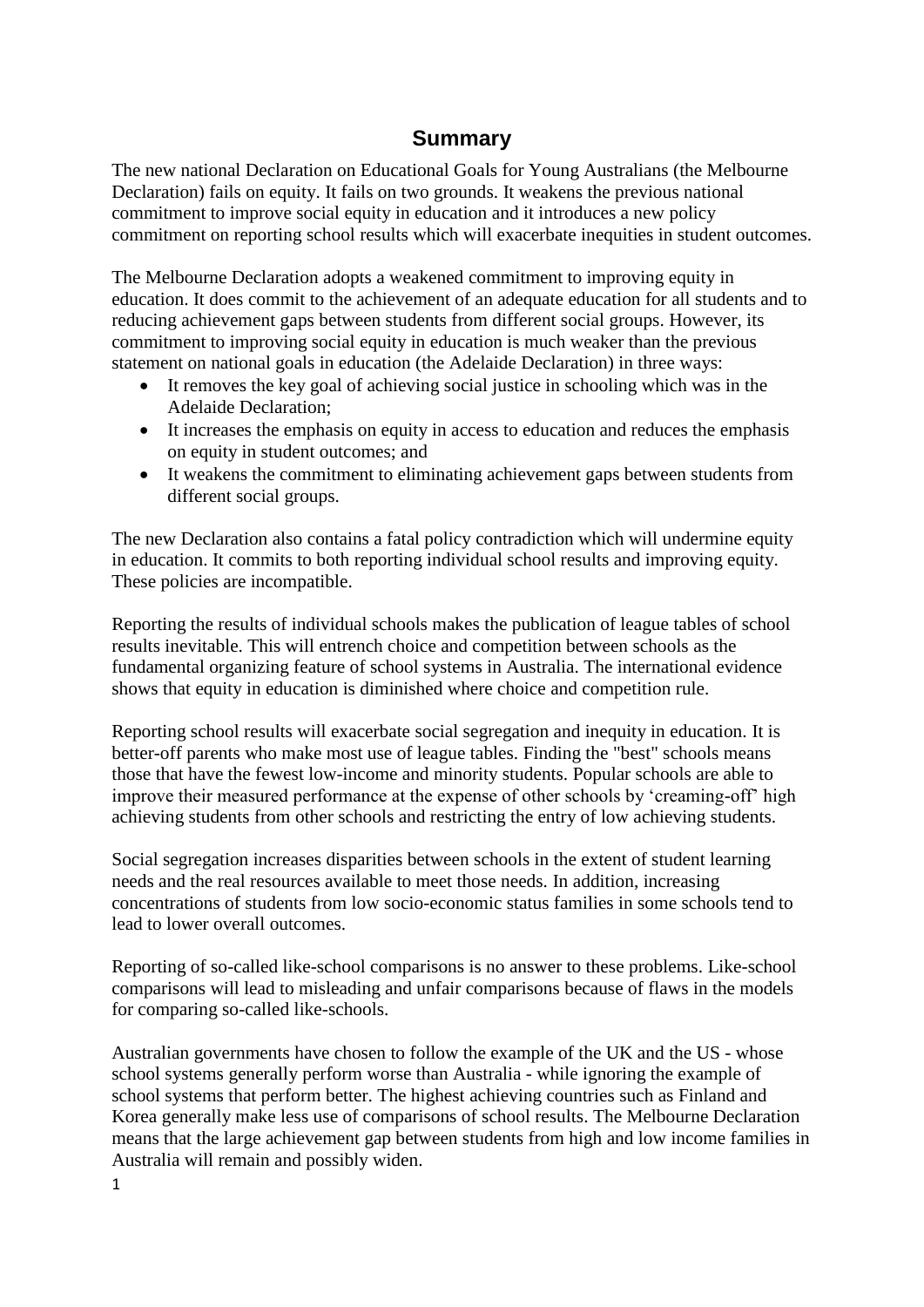## **Introduction**

Australian Education Ministers released a new national declaration of educational goals for young Australians, called the Melbourne Declaration, on 12 December 2008. It replaces the previous Adelaide Declaration on national education goals.

The new Declaration is comprised of two major goals and a commitment to action in eight areas. The two goals are:

- Australian schooling promotes equity and excellence; and
- All young Australians become successful learners, confident creative individuals, and active informed citizens.

The commitments to action are:

- Developing stronger partnerships;
- Supporting quality teaching and school leadership;
- Strengthening early childhood education;
- Enhancing middle years development;
- Supporting senior years of schooling;
- Promoting world-class curriculum and assessment;
- Improving educational outcomes for Indigenous youth and disadvantaged young Australians, especially those from low socio-economic backgrounds; and
- Strengthening accountability and transparency.

The new Declaration is considerably different from the Adelaide Declaration. The previous Declaration was a short statement focussed on outcomes goals for students while the Melbourne Declaration includes detailed commitments on particular aspects of education, such as quality teaching, curriculum and key stages in learning. The new Declaration also significantly revises the commitment to improving equity in education.

A major feature of the Melbourne Declaration is a new commitment to reporting the results of individual schools. This represents a key change of direction in national education goals which has implications for the commitment to improving equity in education.

## **Equity in education**

The Preamble to the new Declaration states that Australia has failed to improve educational outcomes for many Indigenous Australians and this must be a key priority over the next decade. It acknowledges that in comparison with the world's highest performing school systems, Australian students from low socio-economic backgrounds are under-represented among high achieving students and over-represented among low achievers. It also states that there is room for improvement in Australia's rate of Year 12 completion or equivalent.

#### *Dual equity objective is retained*

The Melbourne Declaration can be interpreted as retaining the dual equity objective of the previous Adelaide Declaration, although this commitment is now expressed much differently and opens up some ambiguity.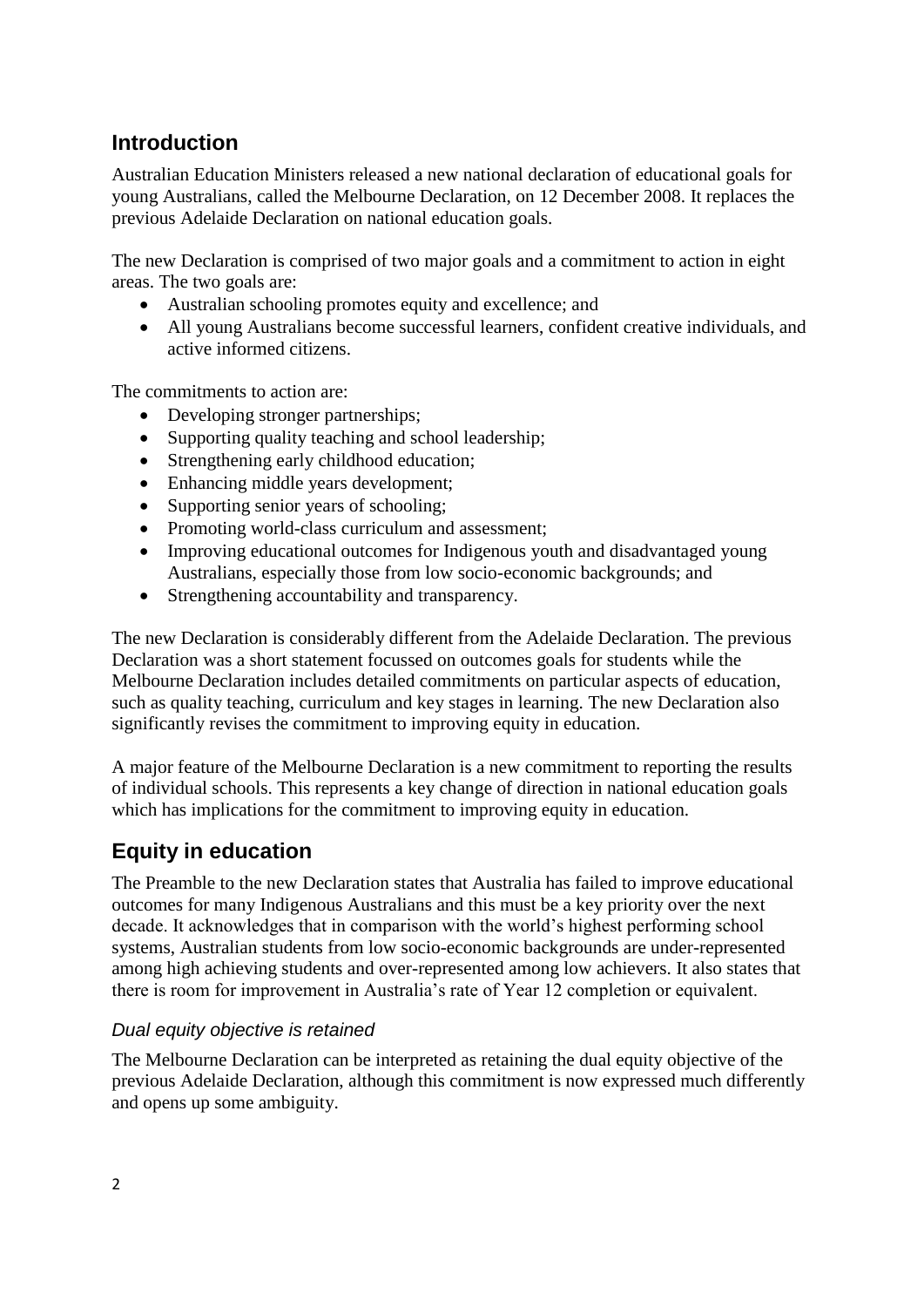First, the new Declaration commits governments to ensuring that all students receive a high quality education that enables them to complete their secondary school education. In particular, all students should develop:

- knowledge, skills and understanding in several key learning areas, especially in numeracy and literacy;
- key learning skills such as problem solving, evaluating evidence and planning; and
- a range of personal and social qualities such as self-confidence, honesty and respect for others.

These requirements may be interpreted as a "minimum standard" or "adequate" level of education to be achieved by all students. They are similar to the objectives of the Adelaide Declaration.

Second, governments are committed to ensuring that socio-economic disadvantage ceases to be a significant determinant of education outcomes and that learning outcomes of Indigenous students improve to match those of other students. In effect, the commitment to removing the impact of socio-economic disadvantage is similar, although not exactly the same, to that for Indigenous students.

These commitments mean that students from these groups should have average school outcomes and a range of outcomes which is similar to that of other students. They can be seen as a social equity goal.

#### *Weaker commitment to social equity in education*

The Melbourne Declaration contains a weaker commitment to social equity in education than the Adelaide Declaration. It does this in three ways:

- It removes the strong explicit commitment to social justice in schooling contained in the Adelaide Declaration;
- It strengthens the emphasis on equity in access to education and reduces the emphasis on equity in student outcomes; and
- It weakens the commitment to eliminating achievement gaps between students from different social groups.

First, one of the three goals of the Adelaide Declaration was that "schooling should be socially just". This goal does not appear in the Melbourne Declaration. While several of the commitments under the social justice in schooling goal of the Adelaide Declaration are continued in the Melbourne Declaration, the removal of this goal is symbolic of the overall weaker commitment to equity in education in the new Declaration.

Having social justice in schooling as a key national goal in education was a powerful statement of policy priority. It provided leadership and hope for thousands of teachers, parents and students. It provided a constant benchmark for the evaluation of the performance of governments and their bureaucracies. The fact that they consistently failed this benchmark is perhaps the reason it has been eliminated as a major goal in Australian schools.

Second, the Adelaide Declaration stated that **student outcomes** should be free from the effects of negative forms of discrimination such as those based on sex, ethnicity and socioeconomic background. In contrast, the Melbourne Declaration only commits governments to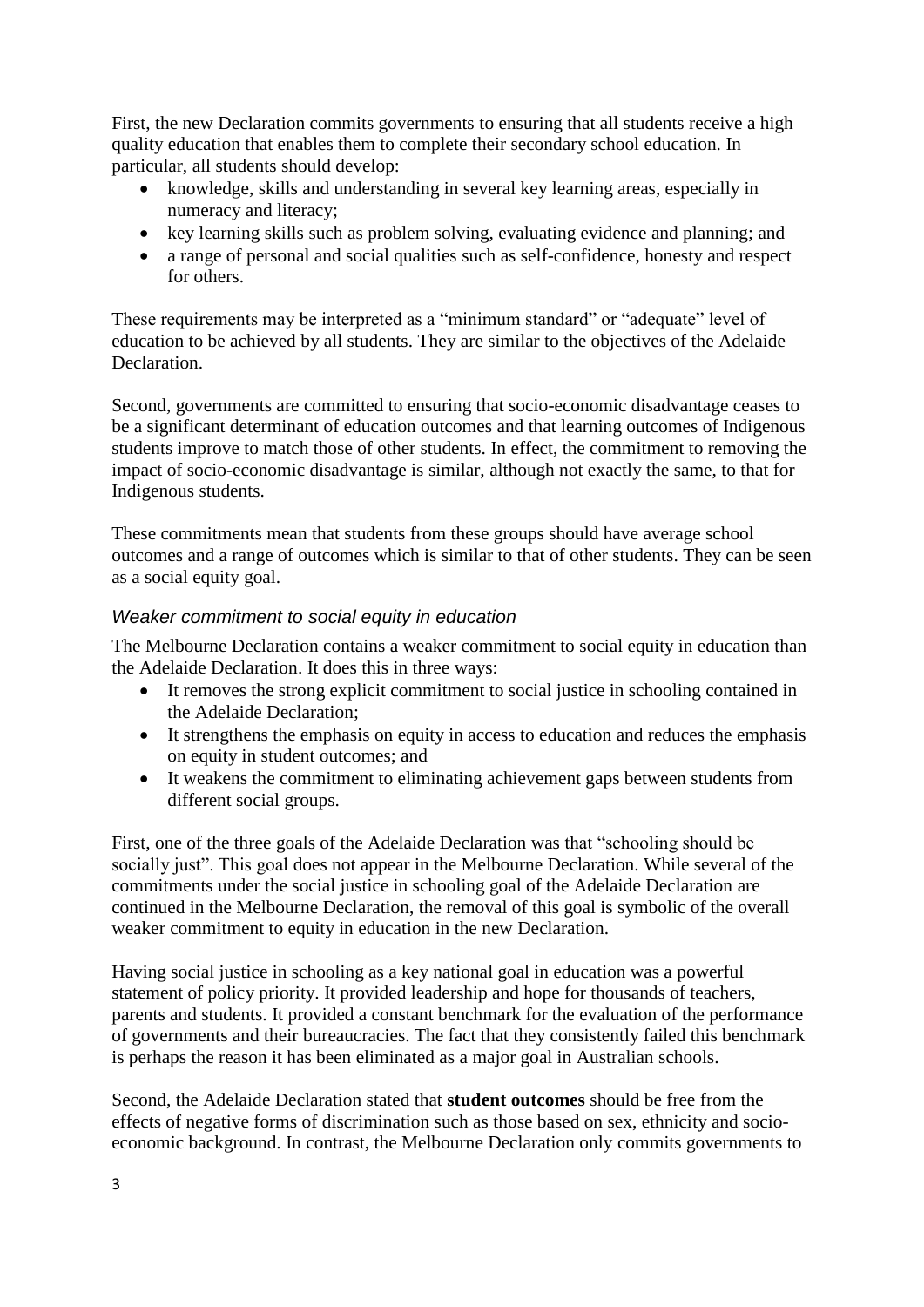providing all students with **access** to high quality schooling free from discrimination including, among others, that based on culture and ethnicity. This is a much weaker commitment to equity than that of the Adelaide Declaration.

The Melbourne Declaration has switched emphasis from equity in outcomes to equity in access to education – two entirely different concepts. Equity in access to education is a much weaker commitment than social equity in school outcomes. It fails to specify whether it refers to the outcomes of school or the provision of inputs into the learning process at school.

Equity in access to education is generally interpreted to mean providing the opportunities to learn without reference to the outcomes. In practice, it has meant that if students fail to achieve success in school they are deemed to have failed to take up the opportunities and it is attributed to their lack of talent or motivation. Those who don't succeed are judged as not capable of succeeding.

Equity in access does not require any particular level of achievement for all students or the elimination of achievement gaps between rich and poor or between Indigenous and non-Indigenous students. It is consistent with wide inequalities in outcomes between students from different social backgrounds. As such, equity in access to education is a recipe for continuing inequity. It is a fundamentally unjust principle.

Emphasis on equity of access as an education commitment fails to challenge the massive social inequities in education. As a result, these inequalities may be legitimised as the natural order of things.

Third, the Adelaide Declaration stated that the learning outcomes of **all** educationally disadvantaged students should match those of other students. This was a powerful commitment to social equity in education. It meant that average outcomes, the range of outcomes and the distribution of outcomes should be similar for students from different social groups. It did not mean that all children should achieve the same education outcomes only that children from different social groups should achieve similar outcomes.

The Melbourne Declaration commits to eliminating the achievement gap between Indigenous and other students. It says that the learning outcomes of Indigenous students should improve to match those of other students. The Adelaide Declaration made the same commitment.

However, this commitment is not given to other groups of students as it was in the Adelaide Declaration. The Melbourne Declaration fails to commit to eliminating the achievement gaps for other educationally disadvantaged groups.

It states that governments are committed to ensuring that socio-economic disadvantage ceases to be a significant determinant of educational outcomes. While this remains a strong commitment to improved social equity, it is weaker than ensuring that the outcomes of socioeconomically disadvantaged students should improve to match those of other students as stated in the Adelaide Declaration.

The Melbourne Declaration also provides a much weaker commitment to overcoming other sources of disadvantage in learning, such as that associated with ethnic background and geographical location. It only commits to reducing the effect of other sources of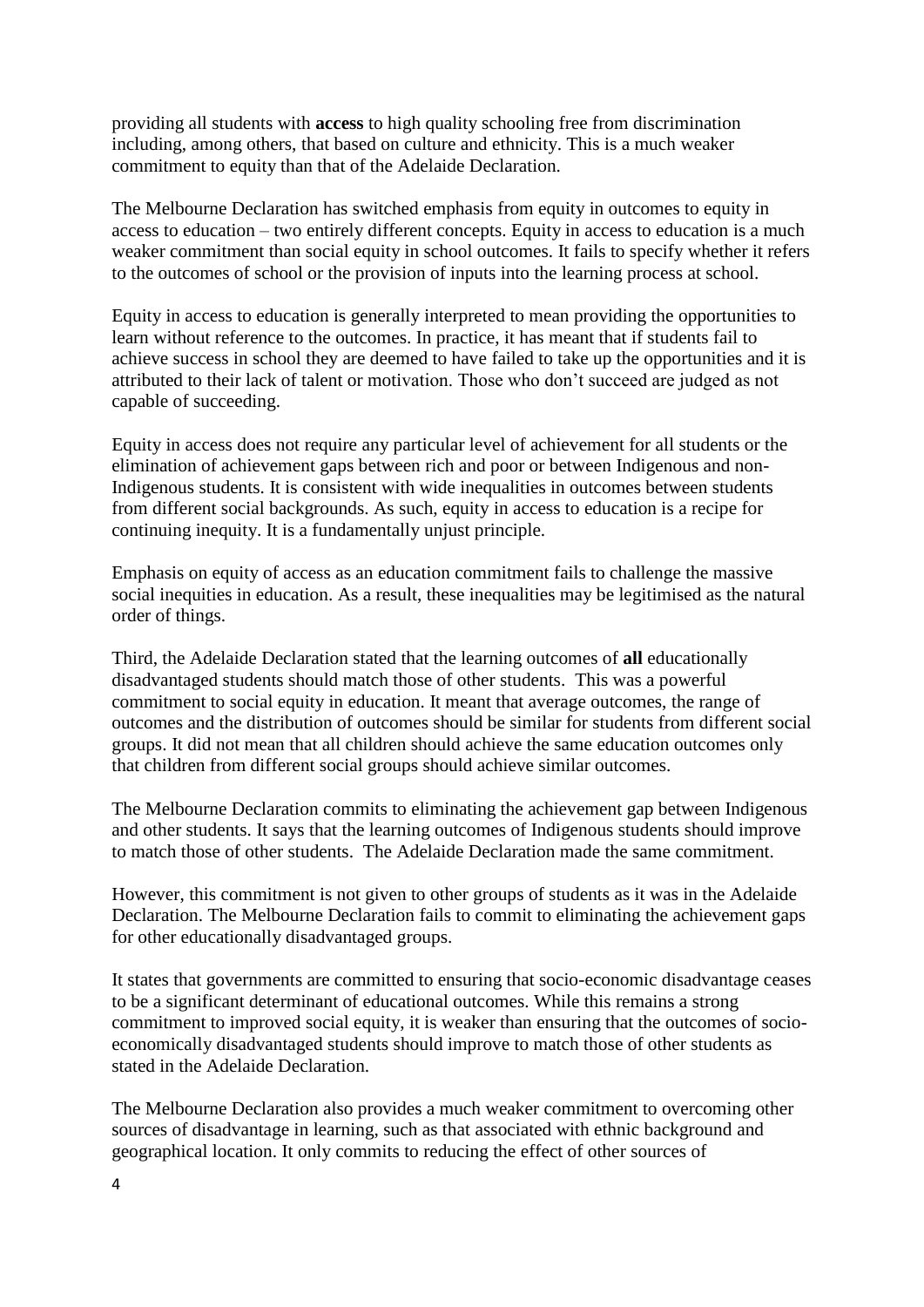disadvantage, instead of requiring that they improve to match those of other students. Yet, there are major gaps in achievement between these groups of students and other students. For example, students of Middle Eastern and Pacific Islander backgrounds have lower average outcomes than other students and this is not completely accounted for by socioeconomic disadvantage.

It is difficult to understand the reason for this weakened commitment to social equity in education. An earlier draft of the Declaration circulated for consultation with stakeholders included the goal that the learning outcomes of Indigenous and **other** educationally disadvantaged students should improve to match those of other students.

## **Reporting school results**

A key feature of the new Declaration is its commitment to providing information about school performance to inform parent choice of school and public accountability. It states that parents should have access to data that allows them to assess a school's performance overall and in improving student outcomes. It also says that parents should have access to information about a school's enrolment profile.

#### *League tables are inevitable*

In effect, the Declaration has given the go ahead for league tables. It states that governments "**will not themselves** devise simplistic league tables or rankings". The implication is that others will be able to use data on school results to publish league tables.

This is what happens in England. The UK Government publishes alphabetical lists and pages of data on every school in each local education authority and the media turns them into league tables ranked by performance level (for example, see *The Times* [http://www.timesonline.co.uk/parentpower/league\\_tables.php](http://www.timesonline.co.uk/parentpower/league_tables.php) and BBC News [http://news.bbc.co.uk/2/hi/uk\\_news/education/7827223.stm](http://news.bbc.co.uk/2/hi/uk_news/education/7827223.stm) ). The Guardian publishes a league table of the most improved schools (see <http://www.guardian.co.uk/education/table/2009/jan/15/most-improved-2005-08-gcse-alevel> ). The BBC also publishes a list of the worst performing schools in different regions (see [http://news.bbc.co.uk/2/hi/uk\\_news/education/7827214.stm](http://news.bbc.co.uk/2/hi/uk_news/education/7827214.stm) ).

#### *League tables increase social segregation and inequity in education*

League tables establish a public label of 'failure' on some schools which encourages parents to vote with their feet and move to other seemingly more successful schools. The Prime Minister has said that this is what the system is designed to do. The effect is to exacerbate existing education inequities and social segregation in schools.

It is well-off, white families who make greatest use of choice of school. Extensive evidence from several countries shows that the parents who make use of school performance comparisons and actively choose schools are better educated and have higher levels of income than those who do not. Reporting school results serves these higher income families. Finding the "best" schools according to league tables inevitably means those that have the fewest low-income and minority students. Thus, aiding parent choice by reporting school results reinforces tendencies toward racial and economic separation in schools.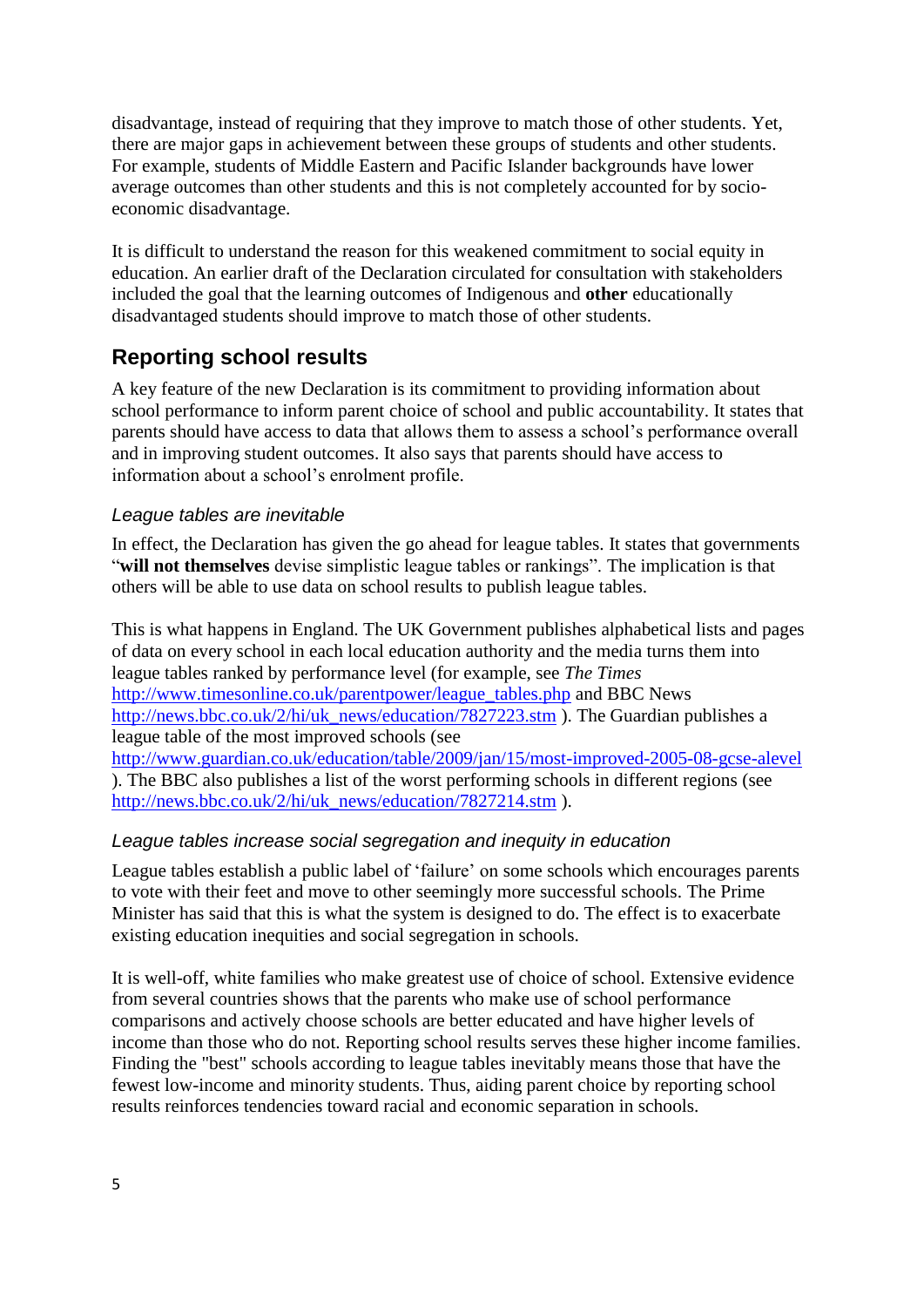A range of studies conclude that socio-economic and/or racial segregation in schools has increased in Chile, Denmark, Great Britain, New Zealand, Scotland, Sweden and the United States over the last decade or so as a result of increased choice and competition in schooling. In many of these systems, choice and competition between schools has been promoted by reporting school results.

This tendency is reinforced by the ability of oversubscribed schools to choose their students. Some schools are able to improve their measured performance at the expense of other schools by 'creaming-off' high achieving students from other schools or, at least, by restricting the entry of students who are likely to achieve poor results. Increased competition tends to redistribute high achieving students and students from well-off families between schools, thus increasing disparities in school performance.

As the more selective schools siphon off students, the better teachers and associated funding, the unpopular schools become the dumping ground for disadvantaged pupils and demoralised teachers. The result is a two-tier school system - one group of schools for the well-off and the best teachers and another for the least well-off and the least qualified and experienced teachers. This has occurred in England, New Zealand and the United States.

Increased social segregation in schooling can exacerbate inequity in education in two main ways.

First, it increases disparities between schools in student learning needs and the real resources available to meet those needs. Schools with a high proportion of students from low socioeconomic (SES) families have higher levels of learning needs and other problems than high SES schools because low income is associated with lower levels of student achievement. In low SES schools, the scale of challenges is much larger because of the greater concentration of students experiencing them is greater. They generally have to devote far more time and resources to family and health crises, children with few educational materials in their homes, and many children with very weak educational preparation.

Generally, the resources available to low SES schools are not commensurate with the problems they face. Low SES schools are generally funded on the same per capita basis as other schools, with few allowances for the level of need they have to deal with. They have less real resources because they have higher costs and burdens.

Second, increasing concentrations of students from low SES and minority families in some schools tend to lead to lower overall outcomes. Many international studies show that there is a school composition effect on student outcomes associated with high proportions of students from low SES and minority families. A student attending a school where the average SES of the student body is low is likely to have lower outcomes than a student from a similar background attending a school where the average SES of the student body is high. Thus, increasing social segregation between schools is likely to reduce average student achievement.

#### *Like-school comparisons are no answer*

The Melbourne Declaration says that parents and the community should have information to compare the performance of schools with similar characteristics (so-called 'like-school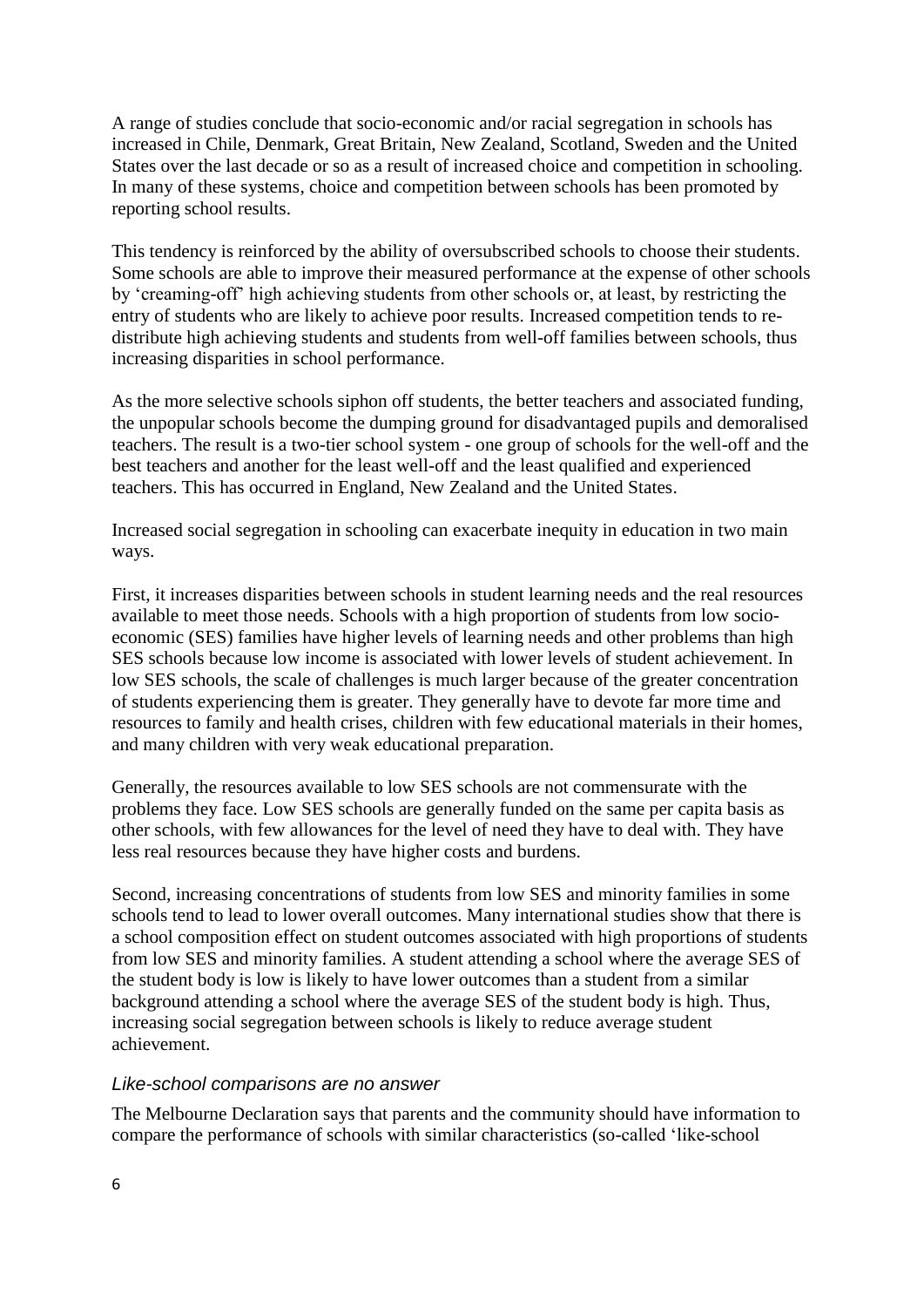comparisons). It assumes that contextual data about schools will overcome the problems associated with league tables.

The publication of like-school comparisons will inevitably lead to comparisons of unlike schools. The existing models of comparing the performance of like schools in New York City, New South Wales, Victoria and Western Australia do not consistently compare like with like. They all permit comparisons of the performance of unlike schools because of flaws in the way they are constructed.

First, they do not distinguish the ethnic profile of schools. Performance disparities between schools in one group may reflect differences in ethnic composition rather than differences in school practices. For example, there are large disparities in the average results of Lebanese and Pacific Islander students compared to those of Chinese and Indian descent which are obscured by current classifications according to language background.

Second, **t**he NSW and WA models allocate all schools to a small number of like-school groups defined according to a selected range of SES index scores. There may be substantial differences between the SES profile of schools at the higher and lower boundaries of each like-school group. These differences may be greater than those between schools clustered either side of the group boundaries. Schools whose SES scores are close to the arbitrary group boundary may be more like schools in another like-school group than many other schools in their 'home' group.

Third, the measures of SES used to determine like-school groups may create misleading comparisons. For example, the area-based indexes of SES used in NSW and WA do not distinguish between households with and without children at school. Some schools may be classified in a low SES group because there is a large pensioner population in their area, even though families with school-age children may be well-off. Thus, some schools with a relatively large proportion of well-off families may be classified to a low SES school group and their performance compared with other schools which have larger proportions of students from low SES families.

Using individual family data as in Victoria is just as problematic. This approach to determining like-schools is based on income and occupation information provided by parents on school enrolment forms. About 40 per cent families do not comply and these are largely concentrated in the lower SES categories. However, for non-respondents, the student's parent occupation group defaults to the highest level occupation. Thus, some schools with a high proportion of parents from the lower occupational groups may be incorrectly classified as schools with a high proportion of parents from the higher occupational groups and be compared with quite unlike other schools.

### **Policy contradiction**

The new Declaration contains a fatal contradiction. It retains a strong, although weakened, emphasis on improving social equity in education but it extends the quasi-market in education developed under the Howard Government. These are incompatible policies. They pull school systems in different directions and, inevitably, it is equity which suffers.

There is a clear tension between a weakened commitment to improve equity and a stronger commitment to promoting choice and competition between schools. The evidence is that